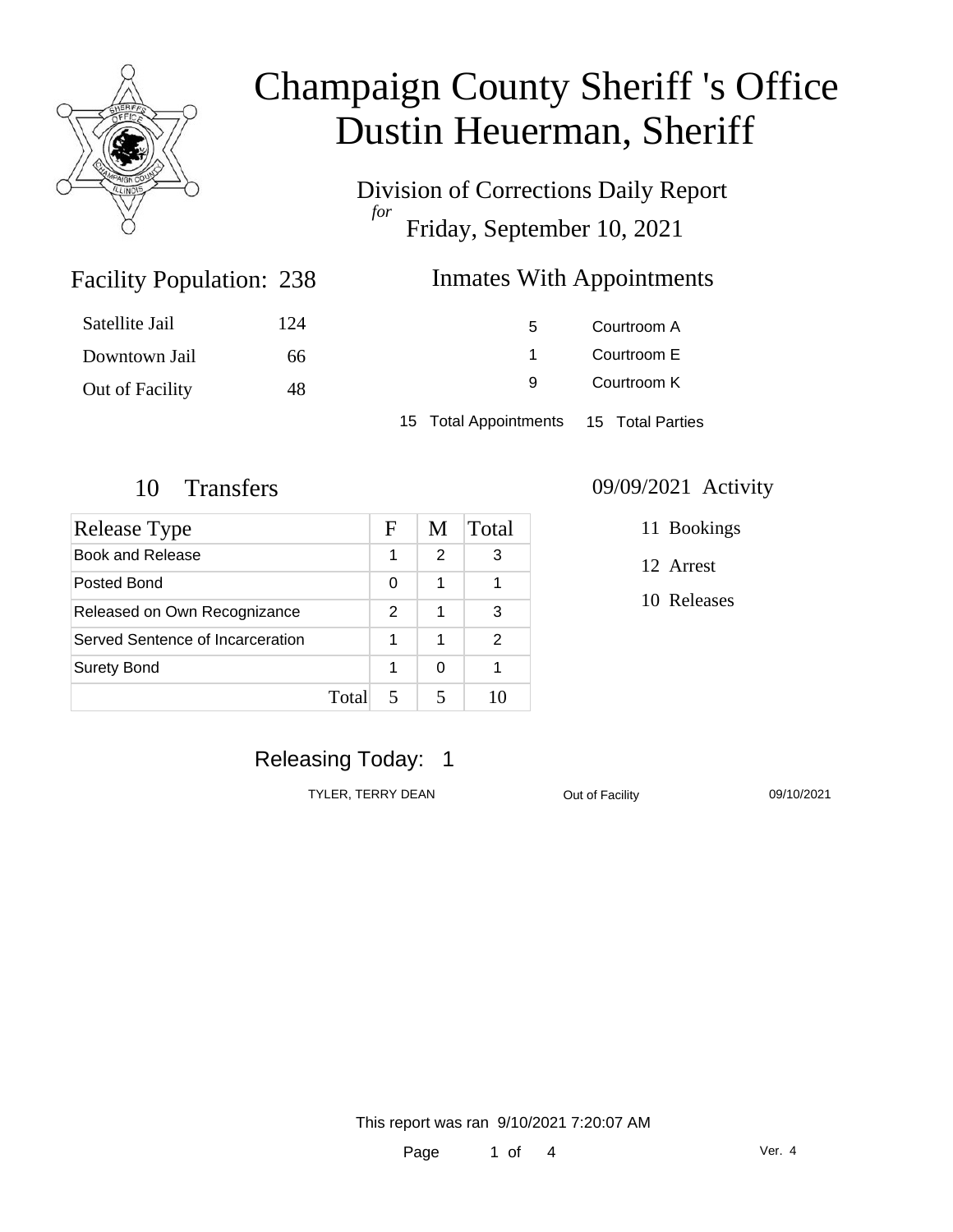

Division of Corrections Daily Report *for* Friday, September 10, 2021

# Custody Status Count

- Civil Sentenced CCCC 1
- Electronic Home Dentention 18
	- Felony Arraignment 11
		- Felony Other 2
	- Felony Pre-Sentence 5
		- Felony Pre-Trial 156
	- Felony Pre-Trial DUI 1
	- Felony Sentenced CCSO 4
	- Felony Sentenced IDOC 13
		- Hold Other 3
	- Misdemeanor Arraignment 2
		- Misdemeanor Pre-Trial 1
			- Petition to Revoke 6
			- Remanded to DHS 15
				- Total 238

This report was ran 9/10/2021 7:20:07 AM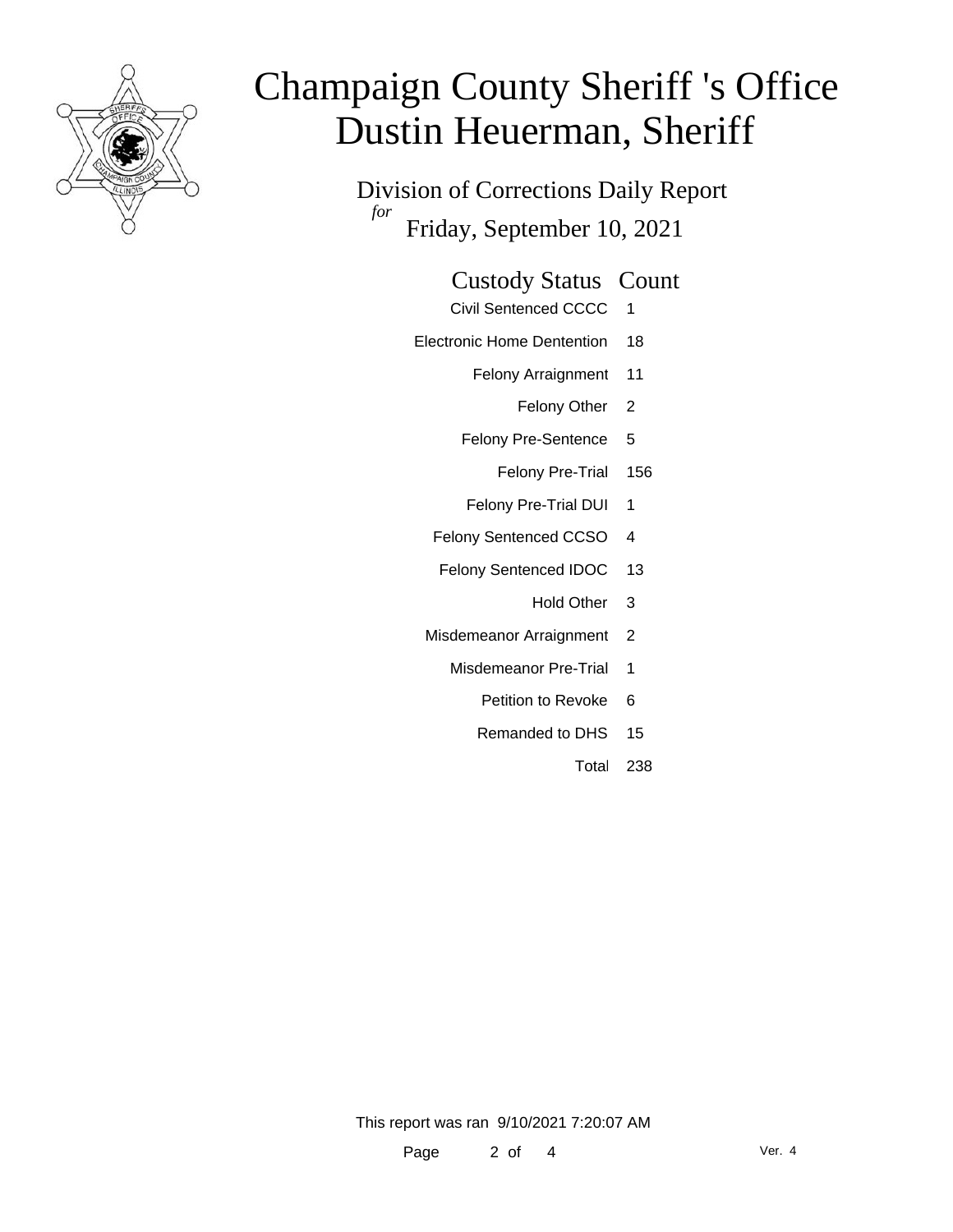

Division of Corrections Daily Report *for* Friday, September 10, 2021

## Inmates With Appointments

| Jailing Party Name        | Location    | Number of Records / Node |
|---------------------------|-------------|--------------------------|
| ABERCROMBIE, DANIEL T     | Courtroom K | 1 / Satellite Jail       |
| BROWN, CORRION DEVONTAE   | Courtroom K | 1 / Downtown Jail        |
| DAVIS, ARTRE LAVAE        | Courtroom A | 1 / Satellite Jail       |
| GILLESPIE, JERRY JHONEE   | Courtroom K | 1 / Satellite Jail       |
| HILL, JACOB MILES         | Courtroom K | 1 / Satellite Jail       |
| JAMES, DERISE ANTONIA     | Courtroom A | 1 / Satellite Jail       |
| JENNINGS, ASIA            | Courtroom K | 1 / Satellite Jail       |
| <b>JOKICH, ANTON VEGO</b> | Courtroom K | 1 / Satellite Jail       |
| LEWIS, ANDREW WILLIAM     | Courtroom K | 1 / Satellite Jail       |
| PIRLOT, JUSTIN LEE        | Courtroom K | 1 / Satellite Jail       |
| RIVERA, DARYL ANTONIO     | Courtroom A | 1 / Downtown Jail        |
| RUSH, MARION EARL, Junior | Courtroom E | 1 / Downtown Jail        |
| STOUT, COURTNEY MARIE     | Courtroom K | 1 / Satellite Jail       |
| SULLIVAN, CODY MICHAEL    | Courtroom A | 1 / Satellite Jail       |
| WATERS, WESLEY DRUMMONE   | Courtroom A | Downtown Jail<br>1/      |

### **Transfers**

| <b>BUCHHOLZ, TYLER EDWARD</b> | Served Sentence of Incarceration | Out of Facility |
|-------------------------------|----------------------------------|-----------------|
| CARPENTER, NITA JO            | Served Sentence of Incarceration | Out of Facility |
| COOPER, SOPHIA NICOLE         | Released on Own Recognizance     | Satellite Jail  |
| CRAIG, DAVUCCI DAVION         | Posted Bond                      | Satellite Jail  |
| <b>CRIBBS, AARON BRENT</b>    | Released on Own Recognizance     | Satellite Jail  |
| CRUZ, HERMELINDA              | <b>Book and Release</b>          | Out of Facility |
| HAAS, ANDREA NICOLE           | <b>Surety Bond</b>               | Satellite Jail  |
| MURPHY, MATTHEW ROBERT        | <b>Book and Release</b>          | Out of Facility |
| NESBITT, BROOKLYN CAMBREA     | Released on Own Recognizance     | Satellite Jail  |
|                               |                                  |                 |

This report was ran 9/10/2021 7:20:07 AM